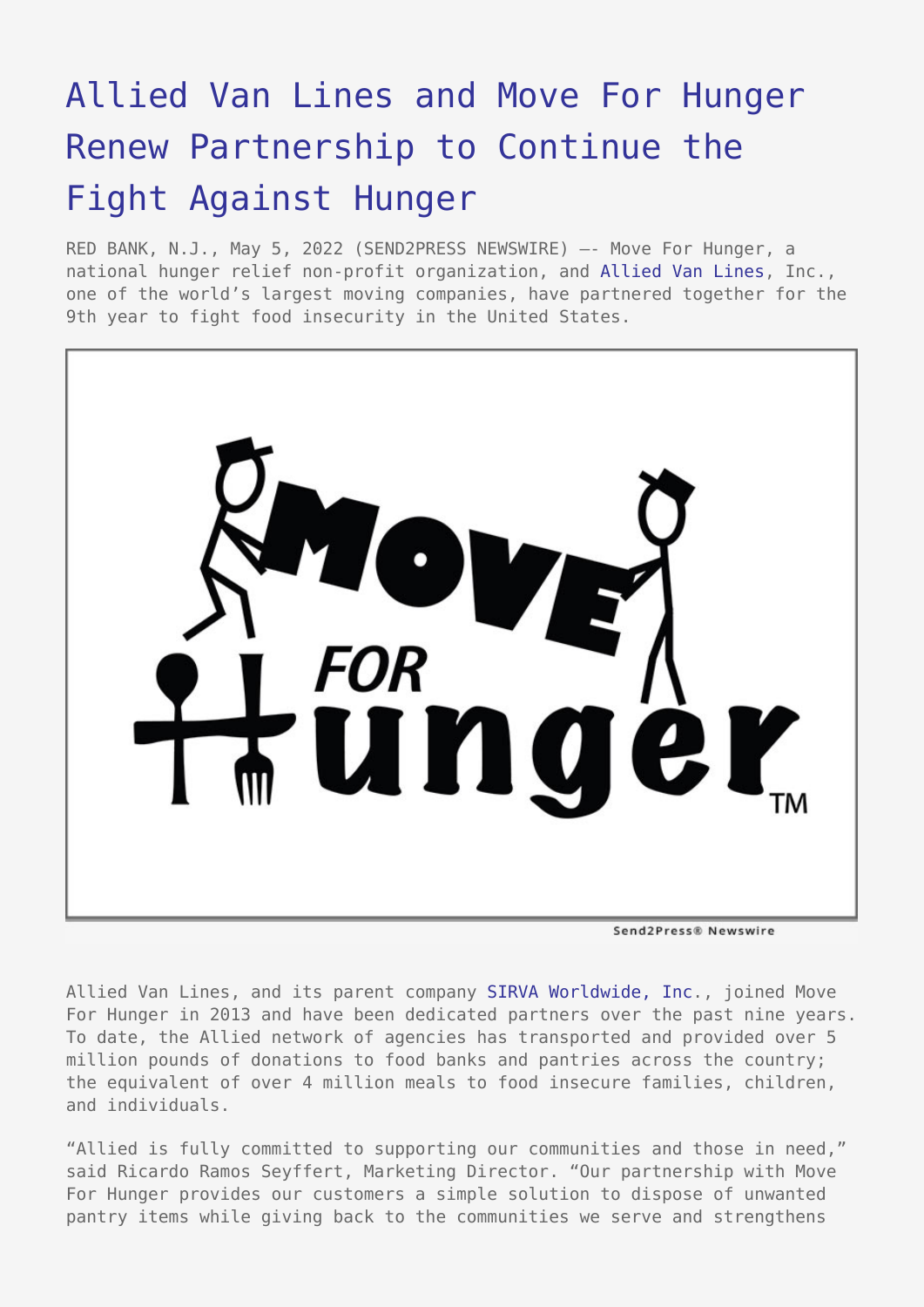our commitment to fight hunger."

Move For Hunger was founded in 2009 by Adam Lowy, the son of a thirdgeneration mover, when he noticed that perfectly good food was being disposed of when people move. This sparked the idea for Move For Hunger, and, starting with his own family's moving company and building from there. Move For Hunger now has a network of over 1,100 moving companies, including many of the world's leading relocation management companies, and more than 2,500 multifamily apartment communities, all helping to fight to end hunger by collecting food items and delivering them to local food banks in the United States and Canada.

"Allied and SIRVA have been amazing partners in the fight against hunger," said Adam Lowy, Executive Director and Founder of Move For Hunger. "We're grateful for their continued support in helping us provide meals to those in need.

## **About Move For Hunger:**

Move For Hunger is working to end hunger and food waste in America. 42 million Americans struggle with hunger while 35% of the food produced in this country goes to waste. By mobilizing moving companies, multifamily apartment communities, corporations, and volunteers, Move For Hunger has delivered more than 26 million pounds of food to food banks – providing 22 million meals for those in need.

Get your company involved by registering to hold a food drive, fundraiser, or team building opportunity. Visit Move For Hunger to learn more about their work at [www.moveforhunger.org](http://www.moveforhunger.org/)

## **About Allied Van Lines:**

Allied Van Lines is an award-winning moving and specialized transportation services company. Established in 1928, Allied is one of the world's largest moving companies and a recognized global brand of SIRVA, Inc., a leader in providing worldwide moving and relocation services to corporations, consumers, and governments around the world. Allied has been recognized as "America's Most Recommended Moving Company" by the Women's Choice Award® and by Newsweek as delivering "America's Best Customer Service." Allied is the Official Partner of the Salvation Army, the Susan G Komen Foundation, and a top donor to Move for Hunger. Allied is a ProMover® member of the American Trucking Association. For more information, call 1-800-689-8684 or visit allied.com. USDOT 076235

**MEDIA CONTACT:**

Reyne Hirsch

Director of Public Relations

Move For Hunger / Outside the Box Media